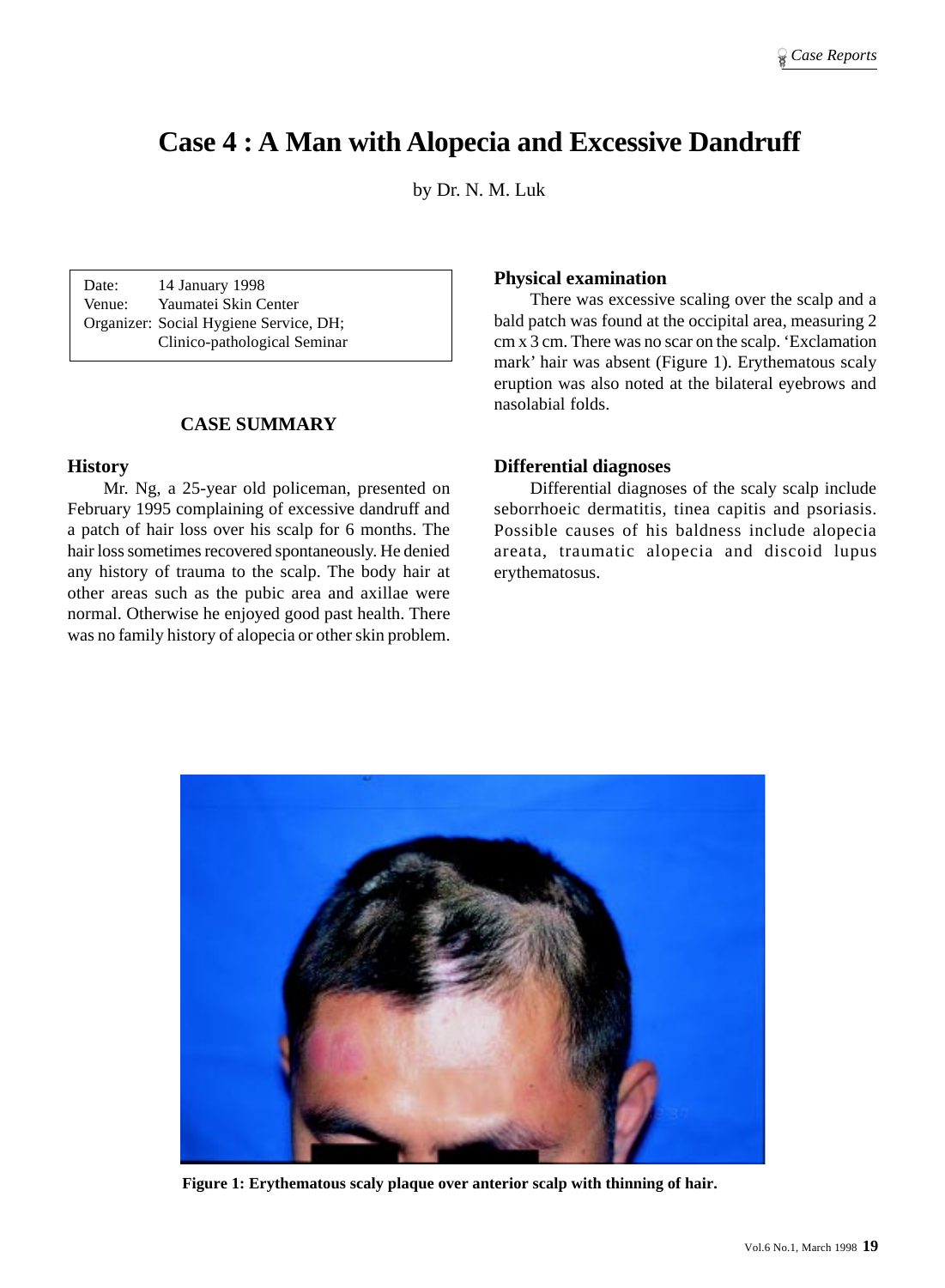## **Investigations**

Blood tests for complete blood picture, antinuclear factor, thyroid function tests and VDRL were normal. Skin scrapping for fungal element and plucked hair for fungal culture was negative.

Skin biopsy of the bald area showed mucin deposition within follicular infundibulum, above fibrous tracts of alopecia follicle, in concert with a superficial and deep perivascular mixed cell inflammatory infiltrate. There was no evidence of mycosis fungoides or fungal infection in the biopsy. The histopathology was diagnostic of Alopecia mucinosa.

## **Progress**

Patient was given 5% cetrimide shampoo and topical steroid (synalar vioform cream). His alopecia recovered one year later but relapsed this year.

#### **Discussion**

In alopecia, the pattern of inflammatory infiltrate is useful in differentiating the diagnosis. In lichen planus, there is a 'top heavy' pattern of inflammatory infiltrate. In lupus erythematosus, there is a band-like infiltrate and superficial and deep perivascular and periadnexal infiltrates. In follicular mucinosis, the infiltrates concentrate around the stem and mucin deposits within the hair follicle.

It is important to rule out the possibility of associated mycosis fungoides.

## **REVIEW ON FOLLICULAR MUCINOSIS (ALOPECIA MUCINOSA)**

Follicular mucinosis was first described by Pinkus in 19571 when he applied the term alopecia mucinosa to cases of inflammatory plaques with alopecia characterised by mucinous deposits in the outer root sheaths of the hair follicles.

## **Aetiology**

The cause of follicular mucinosis (FM) is unknown. Hempstead and Ackermann<sup>2</sup> regarded FM as a non-specific follicular reaction.

## **Clinical features**

Alopecia mucinosa usually presents as hypopigmented or erythematous plaques or solitary nodules with scaling, eczematous or flesh-colored follicular papules. The lesions are firm and rough to palpate. They are distributed mainly on the face, neck and scalp, but may appear in any parts of the body. Rarely, the lesions have sensory dissociation, with dysaesthesia to cold<sup>3</sup>. In these cases, they have to be differentiated from leprosy. In one series, three categories of patients are identified<sup>4</sup>:

- 1. The **acute benign form** consists of younger patients with few lesions confined to the head and neck, and upper arms. The lesions usually resolve spontaneously in two months to two years. It is the commonest form.
- 2. The **chronic benign form** affects older patients who have more numerous and widespread lesions and resolution may take several years.
- 3. In those **associated with mycosis fungoides**, also known as the **symptomatic follicular mucinosis**, the patients are usually older with widespread lesion.

There is a variant that commonly affects girls between 6 to 20-years old presenting with clusters of hypopigmented follicular macules (1-6 cm in diameter) in the outer aspect of the upper arm. Most of the vellus hairs are shed.

## **Differential diagnoses**

Differential diagnoses for alopecia mucinosa consist of eczema, seborrhoeic dermatitis, lichen simplex, pityriasis rosea, traumatic alopecia and tinea capitis.

## **Histology**

The histology characteristically showed collections of mucin within cells of the sebaceous glands and outer root sheath. In those cases associated with mycosis fungoides, there may be dermal infiltrate of atypical cells.